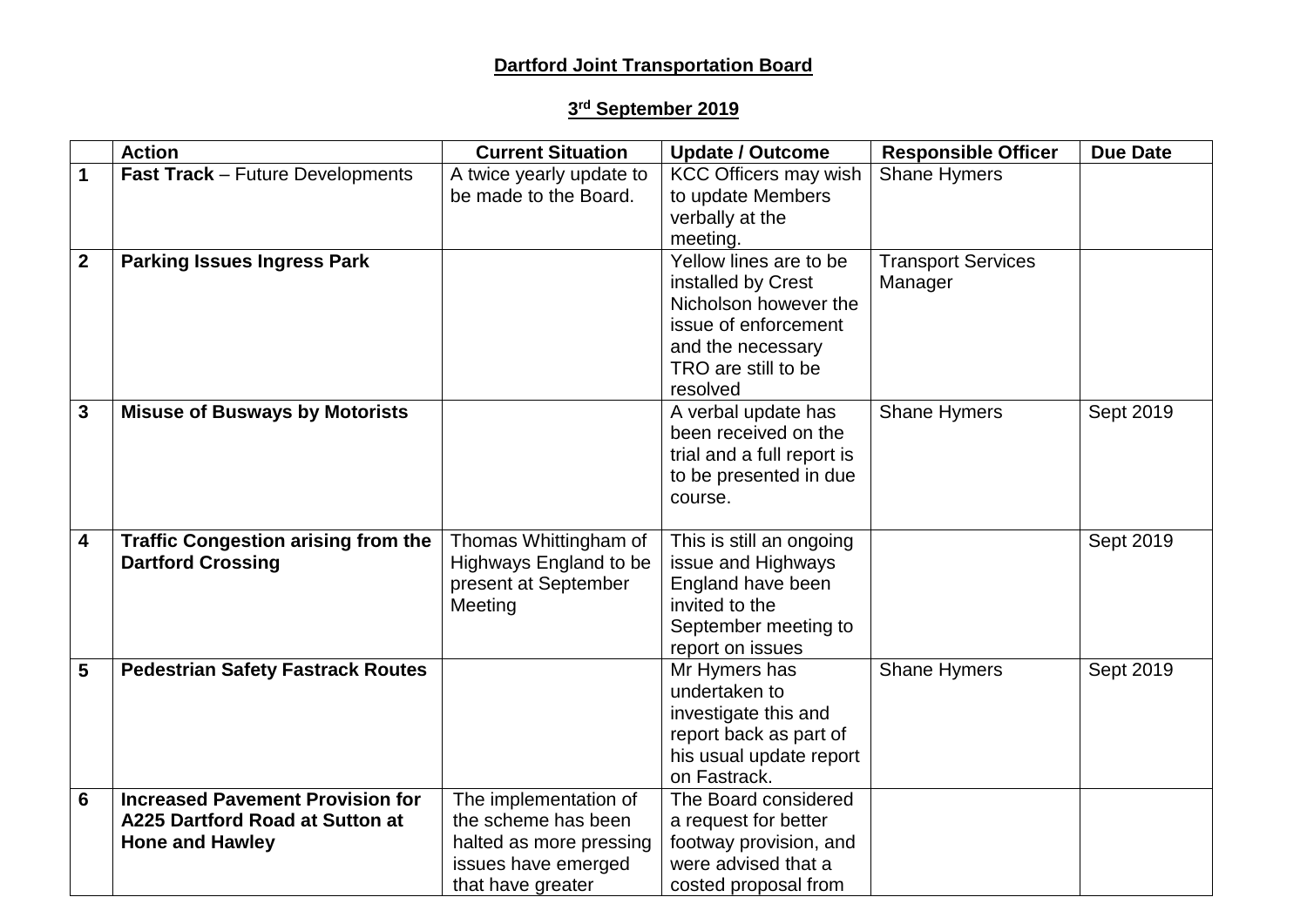# **Dartford Joint Transportation Board**

### **3 rd September 2019**

|                | <b>Action</b>                                                          | <b>Current Situation</b>                                                                                                                                                                           | <b>Update / Outcome</b>                                                                                              | <b>Responsible Officer</b>           | <b>Due Date</b>   |
|----------------|------------------------------------------------------------------------|----------------------------------------------------------------------------------------------------------------------------------------------------------------------------------------------------|----------------------------------------------------------------------------------------------------------------------|--------------------------------------|-------------------|
|                |                                                                        | priority.                                                                                                                                                                                          | the relevant KCC<br>Member would be                                                                                  |                                      |                   |
|                |                                                                        |                                                                                                                                                                                                    | considered favourably<br>by KCC.                                                                                     |                                      |                   |
| $\overline{7}$ | <b>Dropped Kerbs / Amendments to</b><br><b>TRO</b>                     | A report on this was to<br>be presented to the<br>Cabinet but the lack of<br>a suitably qualified<br>Officer has delayed<br>matters.                                                               | This matter was<br>discussed at the<br>December meeting<br>and a report was to be<br>put to Cabinet on<br>proposals. | <b>Transport Services</b><br>Manager |                   |
| 8              | <b>Town Centre Redevelopment:</b><br><b>Update on Traffic Issues</b>   | Report on Agenda                                                                                                                                                                                   | A report is to be put to<br>the September<br>meeting                                                                 | Keith Longley                        | Sept 2019         |
| 9              | <b>Brent Primary School: Closure of</b><br><b>Drop Off Point</b>       | It had been confirmed<br>that the drop off was<br>conditioned under the<br>school planning<br>approval and the school<br>will be advised that they<br>should re instate it as<br>soon as possible. | This was to be<br>investigated by Teresa<br>Ryszkowska in terms<br>of planning conditions.                           | Teresa Ryszkowska                    | Sept<br>2019      |
| 10             | <b>Briefing Note for Members:</b><br><b>Ownership of Footpaths etc</b> | <b>Circulated to Members</b><br>by Email                                                                                                                                                           | Ms Sutton has<br>undertaken to produce<br>this for circulation.                                                      | <b>Denise Sutton</b>                 | Sept<br>2019      |
| 11             | <b>Town Centre Car Parks</b>                                           | This will be reported to<br>the Board for<br>information                                                                                                                                           | A report arising from<br>consideration of a<br>Petition is to be<br>submitted to Cabinet.                            | Mark Salisbury                       | September<br>2019 |